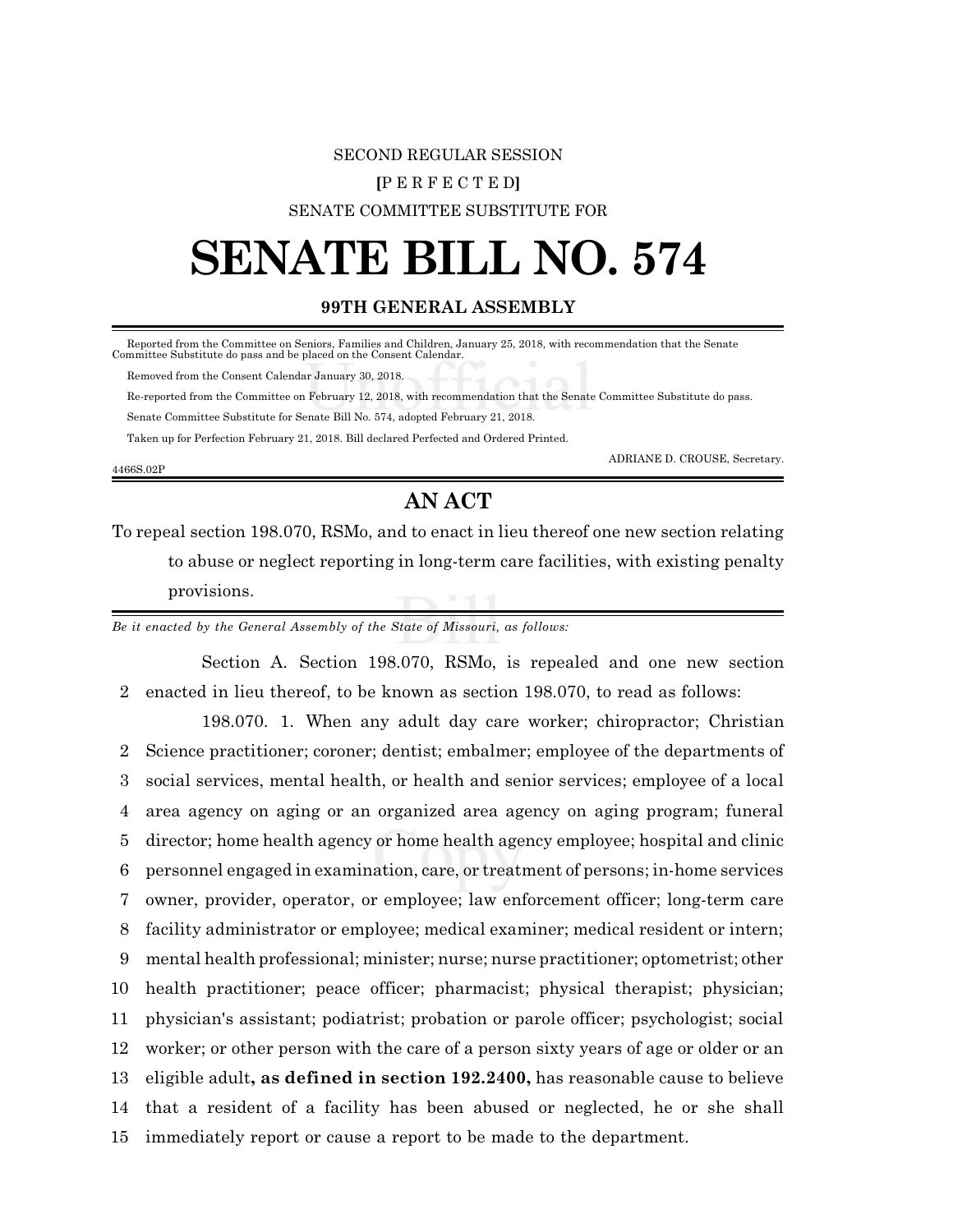2. **(1)** The report shall contain the name and address of the facility, the name of the resident, information regarding the nature of the abuse or neglect, the name of the complainant, and any other information which might be helpful in an investigation.

 **(2) In the event of suspected sexual assault of the resident, in addition to the report to be made to the department, a report shall be made to the appropriate local law enforcement agency in accordance with federal law under the provisions of 42 U.S.C. 1320b-25.**

 3. Any person required in subsection 1 of this section to report or cause a report to be made to the department who knowingly fails to make a report within a reasonable time after the act of abuse or neglect as required in this subsection is guilty of a class A misdemeanor.

 4. In addition to the penalties imposed by this section, any administrator who knowingly conceals any act of abuse or neglect resulting in death or serious physical injury, as defined in section 556.061, is guilty of a class E felony.

 5. In addition to those persons required to report pursuant to subsection 1 of this section, any other person having reasonable cause to believe that a resident has been abused or neglected may report such information to the department.

 6. Upon receipt of a report, the department shall initiate an investigation within twenty-four hours and, as soon as possible during the course of the investigation, shall notify the resident's next of kin or responsible party of the report and the investigation and further notify them whether the report was substantiated or unsubstantiated unless such person is the alleged perpetrator of the abuse or neglect. As provided in section 192.2425, substantiated reports of elder abuse shall be promptly reported by the department to the appropriate law enforcement agency and prosecutor.

 7. If the investigation indicates possible abuse or neglect of a resident, the investigator shall refer the complaint together with the investigator's report to the department director or the director's designee for appropriate action. If, during the investigation or at its completion, the department has reasonable cause to believe that immediate removal is necessary to protect the resident from abuse or neglect, the department or the local prosecuting attorney may, or the attorney general upon request of the department shall, file a petition for temporary care and protection of the resident in a circuit court of competent jurisdiction. The circuit court in which the petition is filed shall have equitable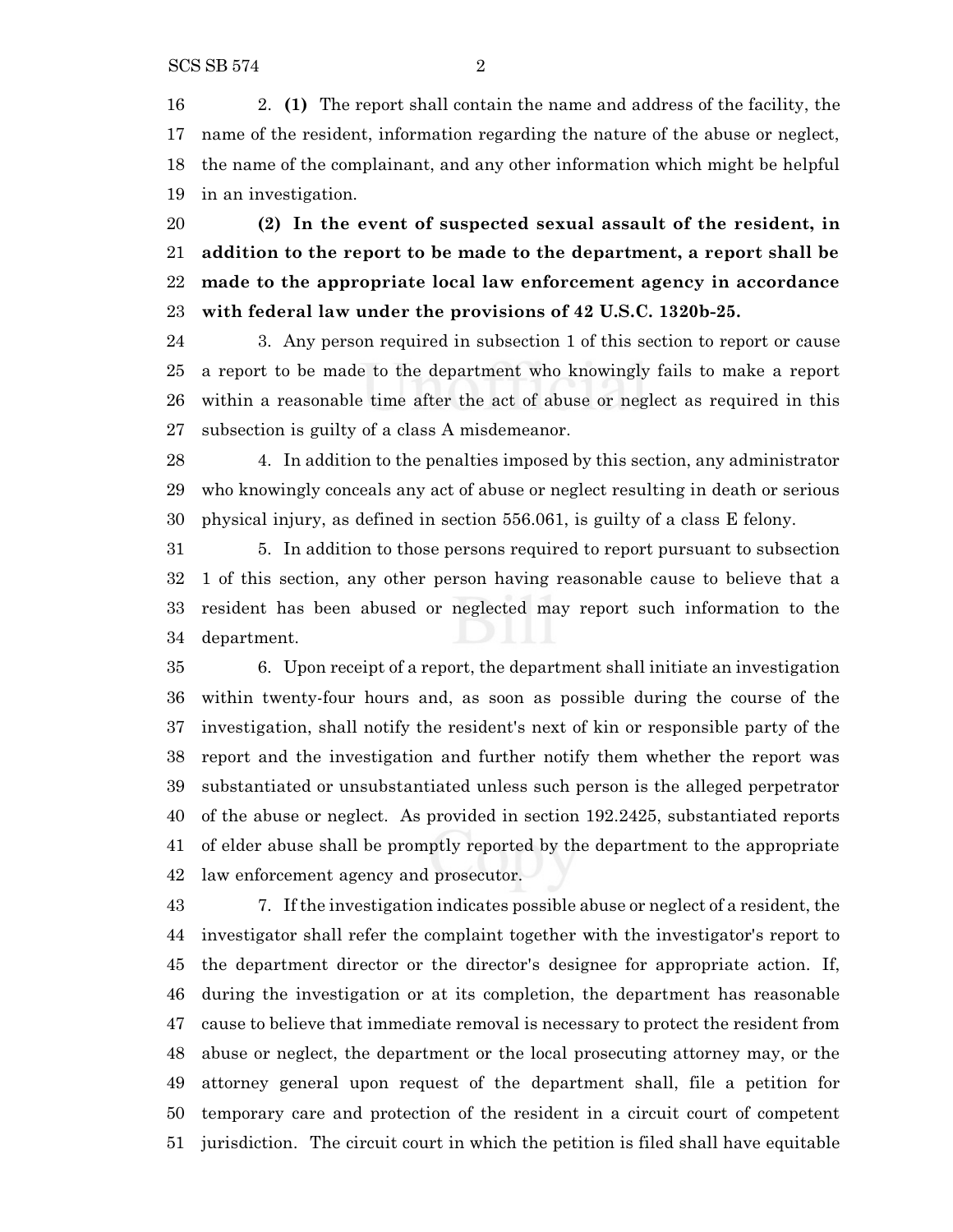jurisdiction to issue an ex parte order granting the department authority for the temporary care and protection of the resident, for a period not to exceed thirty days.

8. Reports shall be confidential, as provided pursuant to section 192.2500.

 9. Anyone, except any person who has abused or neglected a resident in a facility, who makes a report pursuant to this section or who testifies in any administrative or judicial proceeding arising from the report shall be immune from any civil or criminal liability for making such a report or for testifying except for liability for perjury, unless such person acted negligently, recklessly, in bad faith or with malicious purpose. It is a crime under section 565.189 for any person to knowingly file a false report of elder abuse or neglect.

 10. Within five working days after a report required to be made pursuant to this section is received, the person making the report shall be notified in writing of its receipt and of the initiation of the investigation.

 11. No person who directs or exercises any authority in a facility shall evict, harass, dismiss or retaliate against a resident or employee because such resident or employee or any member of such resident's or employee's family has made a report of any violation or suspected violation of laws, ordinances or regulations applying to the facility which the resident, the resident's family or an employee has reasonable cause to believe has been committed or has occurred. Through the existing department information and referral telephone contact line, residents, their families and employees of a facility shall be able to obtain information about their rights, protections and options in cases of eviction, harassment, dismissal or retaliation due to a report being made pursuant to this section.

 12. Any person who abuses or neglects a resident of a facility is subject to criminal prosecution under section 565.184.

 13. The department shall maintain the employee disqualification list and place on the employee disqualification list the names of any persons who are or have been employed in any facility and who have been finally determined by the department pursuant to section 192.2490 to have knowingly or recklessly abused or neglected a resident. For purposes of this section only, "knowingly" and "recklessly" shall have the meanings that are ascribed to them in this section. A person acts "knowingly" with respect to the person's conduct when a reasonable person should be aware of the result caused by his or her conduct. A person acts "recklessly" when the person consciously disregards a substantial and